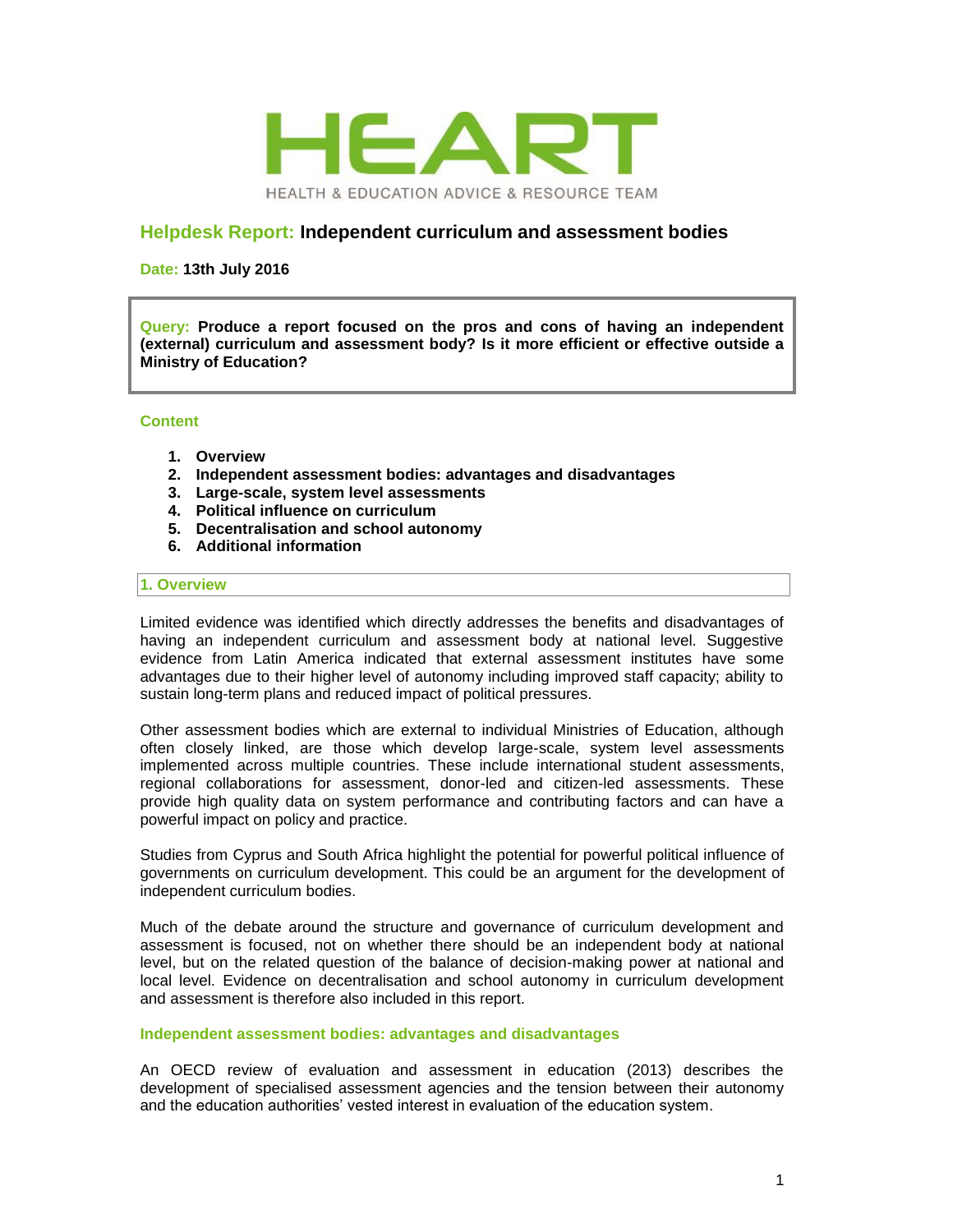Ravela et al (2008) argue that assessment units must be independent in reporting the results of their work and should not be dependent on the time frames and interests of political parties. An argument for locating assessment units outside of education ministries is this need for independence and transparency. However, in Latin America, it is reported that there have been examples of countries with stable and independent units within education ministries, and other cases where units have been unstable and unable to consolidate their work even though they were part of an external institution. Ravela et al (2008) argue that the institutional location is not as important as the culture of continuity and transparency created around assessment. This is achieved when assessment has a clear mandate and a solid structure, and the assessment system be underpinned by some kind of legal statute. They highlight the importance of the assessment unit's independence not causing it to become dissociated from education policy. It must be closely linked to other key areas such as teacher training, curricular development, planning and project design, programme evaluation, and research.

Ferrer and Fiszbein (2015) provide a critical review of the development of learning assessment systems in five countries between 2005-2015: Brazil, Columbia, Guatemala, Mexico and Peru. This is based on indepth review of official materials and interviews with experts. Two types of institutions are examined: national institutes and assessment units based in Ministries of Education. They report that there is some suggestive evidence that institutes have some advantages arising from their higher level of autonomy. Autonomy can help create better conditions to build capacity, in terms of hiring and retaining highly qualified technical staff. Autonomy can provide a higher level of protection from political pressures than units reporting directly to political authorities in the Ministry of Education. However, legal autonomy does not guarantee political autonomy: seemingly autonomous bodies can still be subject to political pressures. Ferrer and Fiszbein report that institutes are more able to design and implement mid to long-term evaluation plans. Ministry of Education units find it more difficult to maintain long term assessment plans due to changing demands by political authorities, particularly when changes in government occur.

Independent assessment units need to ensure their work is closely aligned with related government educational policies, including curriculum implementation and teacher professional development. The assessment units based within Ministries of Education also sometimes struggle to manage an adequate internal flow of data to improve decision making based on student assessment results. Neither type of configuration can guarantee efficient use of data for informed policy making and educational improvement.

Ferrer and Fiszbein (2015) recommend that in establishing an autonomous evaluation institute, a strong legal framework is developed, including the establishment of governance arrangements that ensure the proper technical oversight, dedicated funding, and the ability to make the necessary human resource decisions independently.

Kanjee and Acana (2013) report on the work of the Uganda National Examination Board (UNEB) which is classed as an autonomous institution. They argue that elements of an enabling context that have allowed the UNEB to develop effectively include: clear policies mandating the assessment programmes; one institution providing leadership for all assessment activities and having a stable, well-qualified team of staff.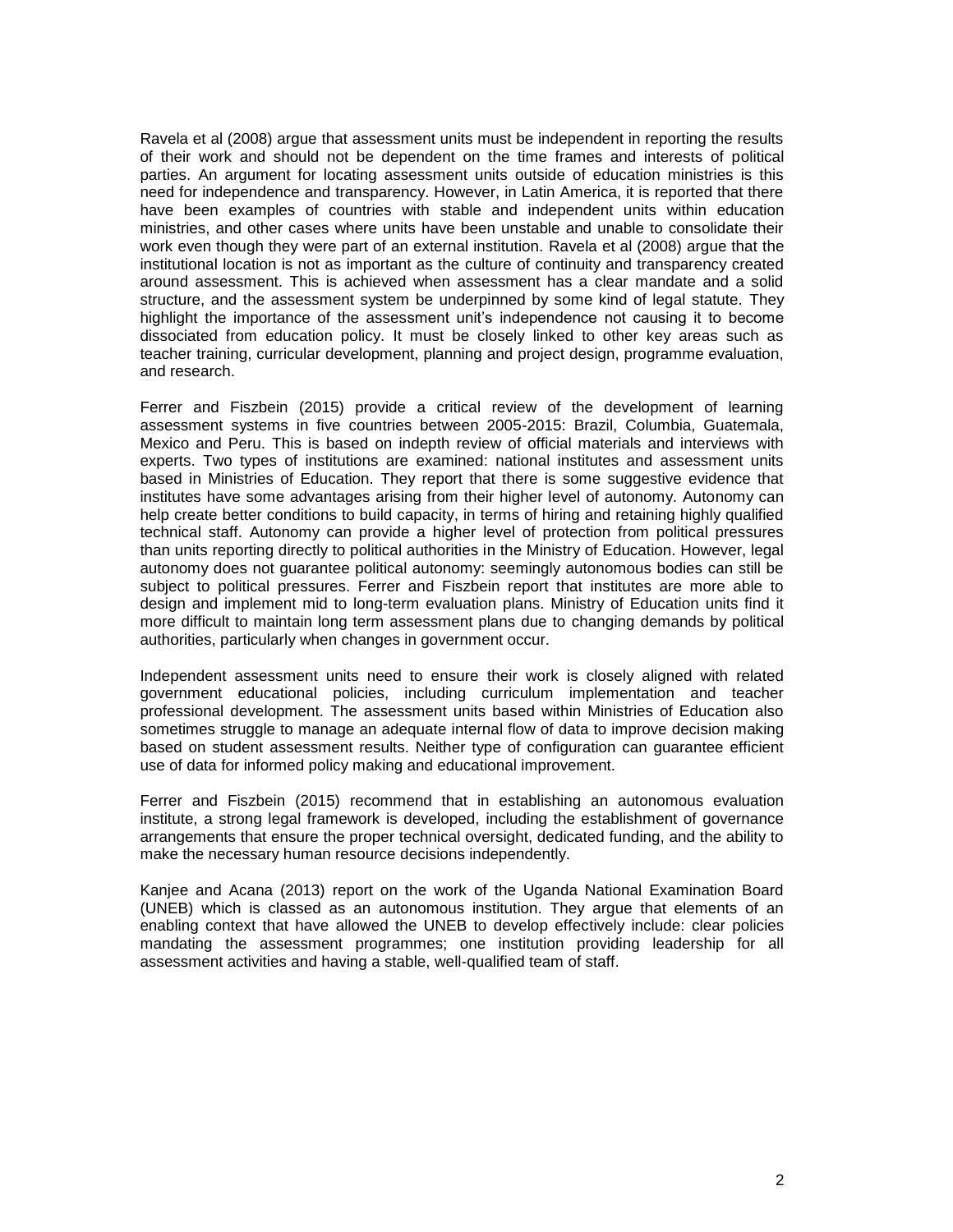#### **Large scale, system level assessments**

Other assessment bodies which are not situated within individual ministries of education, but do have input from them, are those which develop large-scale, system-level assessments that are implemented across multiple countries. These are designed to provide information on system performance levels and related or contributing factors, typically in relation to an agreed-upon set of standards or learning goals, in order to inform education policy and practice (Clarke, 2012). Examples include international student assessments such as the Programme for International Student Assessment (PISA), developed by the OECD, which focuses on reading, maths and science, and has been implemented across more than 70 countries. The ministries of education of countries that implement PISA are represented on its Board, but Subject Experts Groups and a consortium of assessment agencies design and implement the surveys. PISA for Development is currently being developed to increase the use and relevance of PISA assessments in developing countries. The Trends in International Mathematics and Science Study (TIMSS) and Progress in International reading Literacy Study (PIRLS) are other examples of international student assessments. These enable governments to measure the effectiveness of their educational systems in a global context.

Regional collaborations for assessment include The Southern and Eastern Africa Consortium for Monitoring Educational Quality (SACMEQ) which carries out assessments in 15 countries. SACMEQ is an international non-governmental organisation. Ministries of member countries have input into developing its policies and programmes and appoint National Research Coordinators to implement the assessments. Across the countries taking part in SACMEQ, there are examples of this assessment influencing policy (ACER, 2015). The efficiencies of scale achieved by these collaborations make it more cost effective to develop higher-quality tests and to incorporate technological advances into the testing process (Clarke, 2012).

The Laboratorio Latinoamericano de Evaluación de la Calidad de la Educación (Latin-American Laboratory for Assessment of the Quality of Education or LLECE) is the network of national systems for the assessment of education quality in Latin America, coordinated by UNESCO's Regional Bureau for Education in Latin America and the Caribbean (OREALC).There is a lack of evidence on whether LLECE recommendations have led to changes in policy and practice. A study on this topic is part of the LLECE strategy for 2015 to 2019.

The Early Grade Reading Assessment (EGRA) and the Early Grade Mathematics Assessment (EGMA) are examples of assessments that are widely used by donors. Countries in which the EGRA assessments have led quickly towards successful use of donor funding to implement early reading interventions include Kenya, Liberia and South Africa. Cross-national citizen-led assessments include those managed by UWEZO across Uganda, Tanzania and Kenya. Their media dissemination activities have widened the knowledge base about the low levels of learning. However, a recent review has shown that there is no systematic evidence of UWEZO making a direct impact on improving outcomes (Results for Development Institute, 2015).

#### **Political influence on curriculum**

Levin (2008) provides a useful discussion of the multiple stakeholders involved in curriculum development; the potential for political influence on the curriculum and the impact of governance structure on these influences. The risk of undue political influence on curriculum development could be one argument for the establishment of curriculum bodies that are independent of, and external to, ministries of education. Studies which critique the powerful political influence of governments on curriculum include Koutselini-Ioannidou's (1997) examination of the influence of political events on curriculum in Cyprus. Cross et al (2002) offer a critique of political influence on the curriculum in South Africa, both during and after the apartheid era. The curriculum during apartheid included racial and ethnic stereotypes and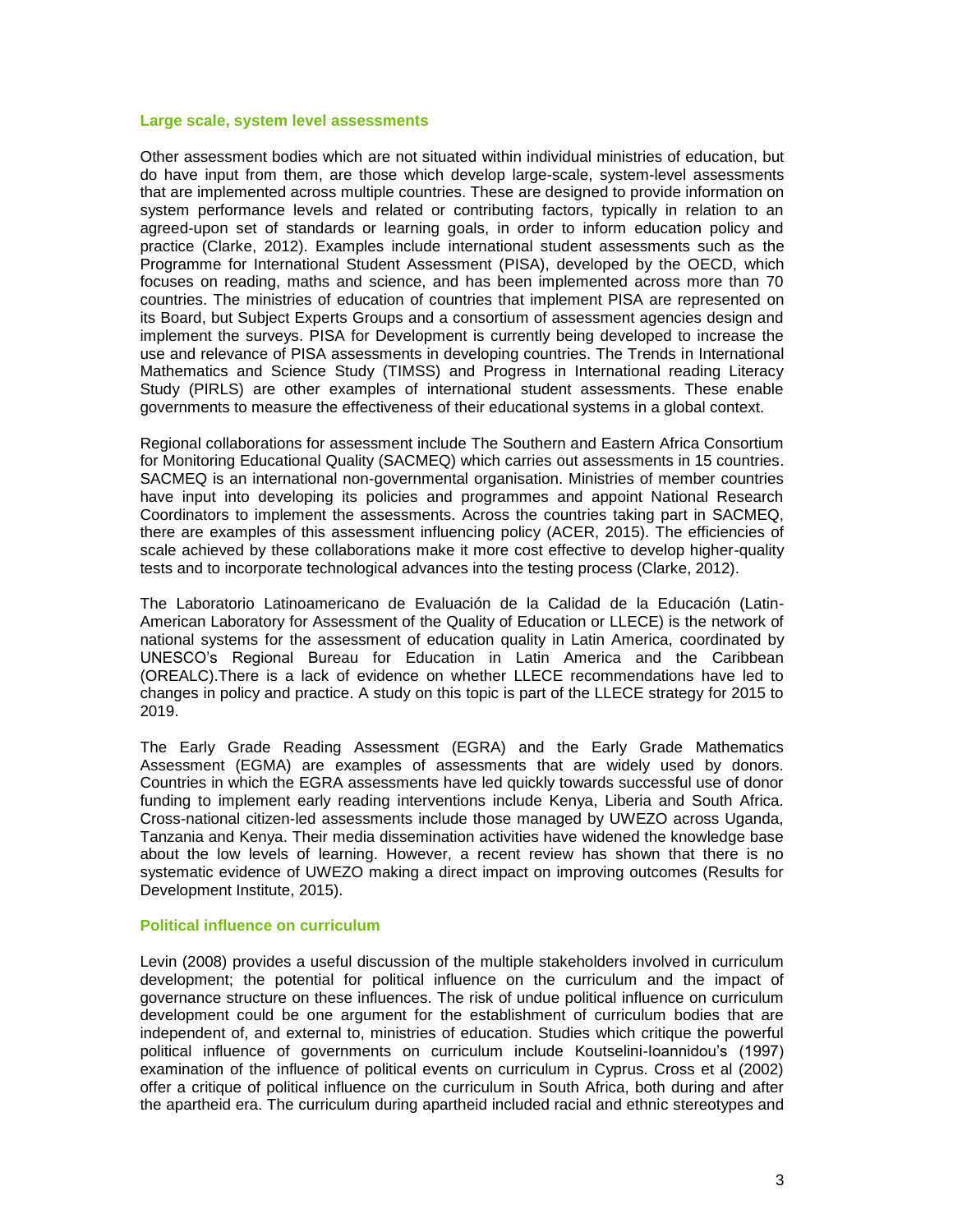a racially-based prescribed set of learning objectives. A criticism of the development of the post-apartheid curriculum, Curriculum 2005, is that it was a bureaucratic-driven process of curriculum reform with too much alignment to socio-economic concerns at the expense of knowledge and pedagogical concerns.

#### **Decentralisation and school autonomy**

Much of the literature on the structure and governance of systems of curriculum development and assessment, focuses on the balance between national and local decision-making.

Deng (2010) describes curriculum planning at three levels: institutional, programmatic and classroom. It is argued that top down, centrally driven approaches to curriculum development are often not implemented effectively at school or classroom level. Approaches need to combine all three subsystems, acknowledging, on the one hand, the key role of classroom teachers as curricular change agents and, on the other hand, the need for institutional and programmatic curriculum planning in guiding, supporting, and enabling curricular change at the classroom level.

Stabback (2014) discusses the risks and benefits of decentralised curriculum development. Arguments for decentralised curriculum development include managerial efficiency, the relevance of curriculum content to local cultural and economic realities and the increased legitimacy of curricula through greater stakeholder participation in policy design. Risks include the degree to which the quality of curriculum can be guaranteed; the risk of fragmentation can be reduced and national goals and priorities can be pursued in a consistent way.

An OECD review of evaluation and assessment in education (2013) discusses the risks and benefits of devolution of assessment responsibilities to local level. Potential benefits include a diversity of approaches to evaluation and assessment at local level which allows for innovation. Autonomy at local level can generate trust, commitment and professionalism. However, there may be concerns about inconsistency of practices, lack of systematic application of national directions and lack of capacity or commitment to developing quality frameworks at local level. The instruments used for quality assurance may be very diverse and not documented at national level. There may be few mechanisms for sharing good practice across the system.

PISA (2009) reported on how much autonomy schools have in deciding student assessment policies and curriculum content. Initial findings reported were that, at country level, the greater the number of schools with responsibility for defining curricula and assessment, the better the performance of the school system as a whole. Further analysis revealed that at low levels of economic development, increased school autonomy regarding academic content decision-making had a negative impact on student outcomes. Whereas in high-income countries, increased autonomy over academic content produced positive effects on student achievement (Hanushek et al, 2011).

**2. Independent assessment bodies: advantages and disadvantages**

**Synergies for Better Learning: An international perspective on evaluation and assessment. OECD Reviews of Evaluation and Assessment in Education. 2013.** [http://www.keepeek.com/Digital-Asset-Management/oecd/education/synergies-for-better](http://www.keepeek.com/Digital-Asset-Management/oecd/education/synergies-for-better-learning-an-international-perspective-on-evaluation-and-assessment_9789264190658-en#page70)[learning-an-international-perspective-on-evaluation-and-assessment\\_9789264190658](http://www.keepeek.com/Digital-Asset-Management/oecd/education/synergies-for-better-learning-an-international-perspective-on-evaluation-and-assessment_9789264190658-en#page70) [en#page70](http://www.keepeek.com/Digital-Asset-Management/oecd/education/synergies-for-better-learning-an-international-perspective-on-evaluation-and-assessment_9789264190658-en#page70)

The greater emphasis on evaluation and assessment has led to the creation of specialised intermediate agencies which assume a central role in the governance of the evaluation and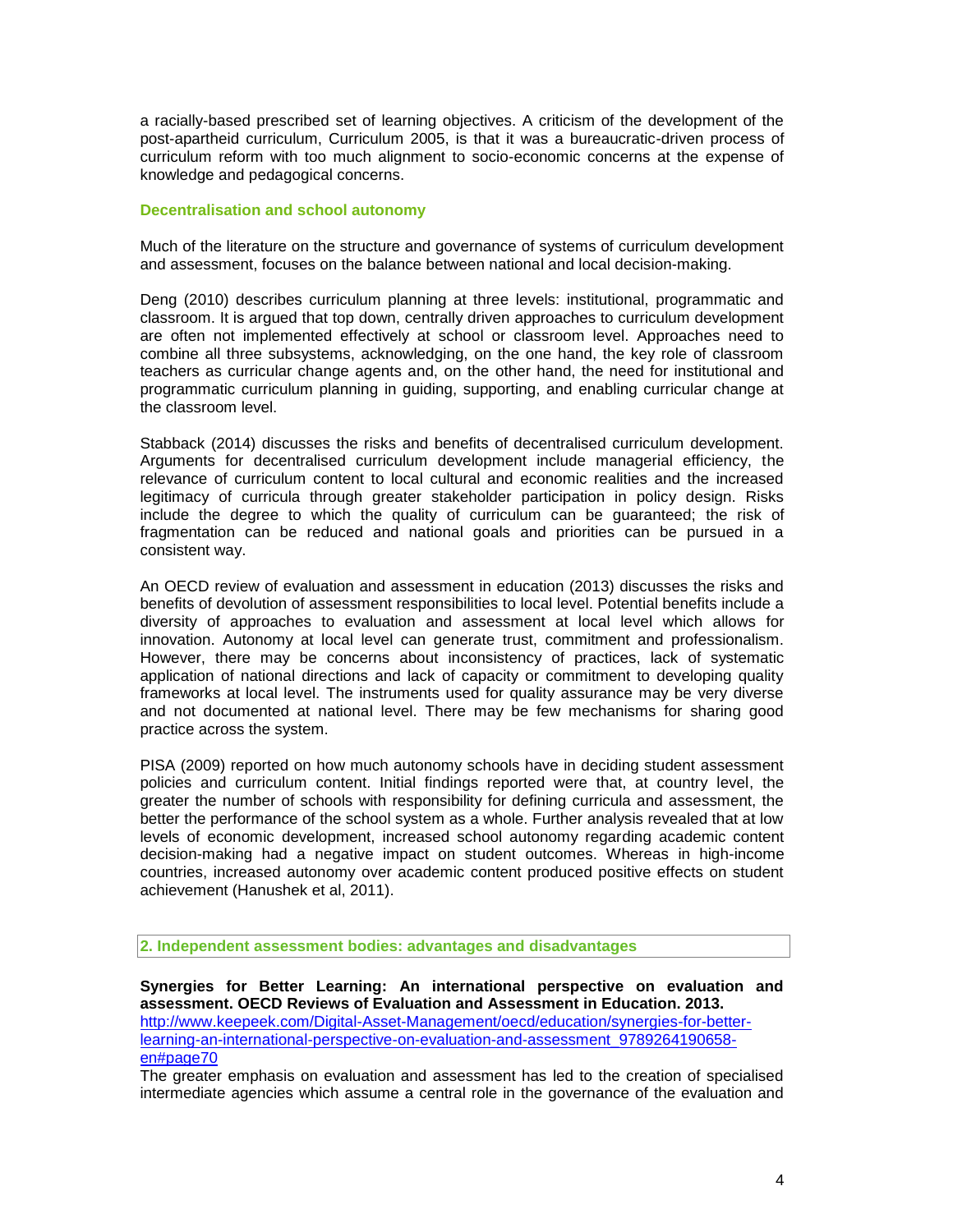assessment framework. These agencies are typically involved in the design and operation of evaluation activities (e.g. national standardised student assessments, external school evaluation), technical leadership (e.g. design of guidelines and instruments for evaluation), capacity building for evaluation and assessment and the monitoring of the education system. Some of these agencies were developed to monitor national education standards. For example, in the Slovak Republic, the National Institute of Certified Measurement measures and evaluates the quality of education. In Italy, the National Institute for the Evaluation of the Education System has functional responsibility for system evaluation. Some agencies have a wide remit. For example, in the Flemish Community of Belgium, the Agency for Quality Assurance in Education and Training has jurisdiction over all services related to quality improvement in education including determining and adjusting attainment targets and objectives; certification processes; ensuring quality of educational institutions; organising the National Assessment Programme, input into teacher training and organising the Examination Board.

An important issue for policy is the division of labour between education authorities and intermediate agencies, for instance in making a judgement on the state of education in countries and developing a vision for evaluation and assessment. It is often ambiguous how far the intermediate agencies can take their autonomy in leading educational evaluation activities. Education authorities inevitably have a vested interest in the evaluation of the education system which gives great importance to the issue of the independence of intermediate evaluation agencies.

#### **The Educational Assessments that Latin America needs. Ravela et al, 2008. PREAL Working paper Series No. 40.**

<http://archive.thedialogue.org/PublicationFiles/PREAL%2040-English.pdf>

Assessment units must be independent in reporting the results of their work. Those responsible for educational assessment and for disseminating test results cannot be dependent on the time frames and interests of political parties. There has been much discussion of whether assessment units should be located within or outside of education ministries. The main argument for the latter approach is this need for independence and transparency. However, there have been examples in the region of countries with stable and independent units within education ministries, and other cases where the units have been unstable and unable to consolidate their work even though they were part of an external institution. The institutional location is not as important as the culture of continuity and transparency created around assessment. Such a culture is achieved when assessment has a clear mandate and a solid structure, which necessitates that the assessment system be underpinned by some kind of legal statute. One of the approaches to be considered is to establish this by law, since it calls for broad agreement that allows a long-term educational assessment plan to be put in place. There must be a certain level of stability: if assessment policies change constantly, distrust grows and credibility is lost.

A solid institutional structure requires independence and pluralism among government bodies and technical assistance agencies, an appropriate budget, and human resources that guarantee the unit can function to the necessary degree of technical quality. The assessment unit's independence should not cause it to become dissociated from education policy. On the contrary, assessment must respond to a political-educational project with widespread support and should remain closely linked to other key areas of education policy such as teacher training, curricular development, planning and project design, programme evaluation, and research.

**What has happened with learning assessment systems in Latin America? Lessons from the last decade of experience. Ferrer, G., Fiszbein A. 2015. Commission for quality education for all: background paper.**

[http://www.thedialogue.org/wp-content/uploads/2015/09/English-EDU-Learning-Assessment-](http://www.thedialogue.org/wp-content/uploads/2015/09/English-EDU-Learning-Assessment-Systems-v6.pdf)[Systems-v6.pdf](http://www.thedialogue.org/wp-content/uploads/2015/09/English-EDU-Learning-Assessment-Systems-v6.pdf)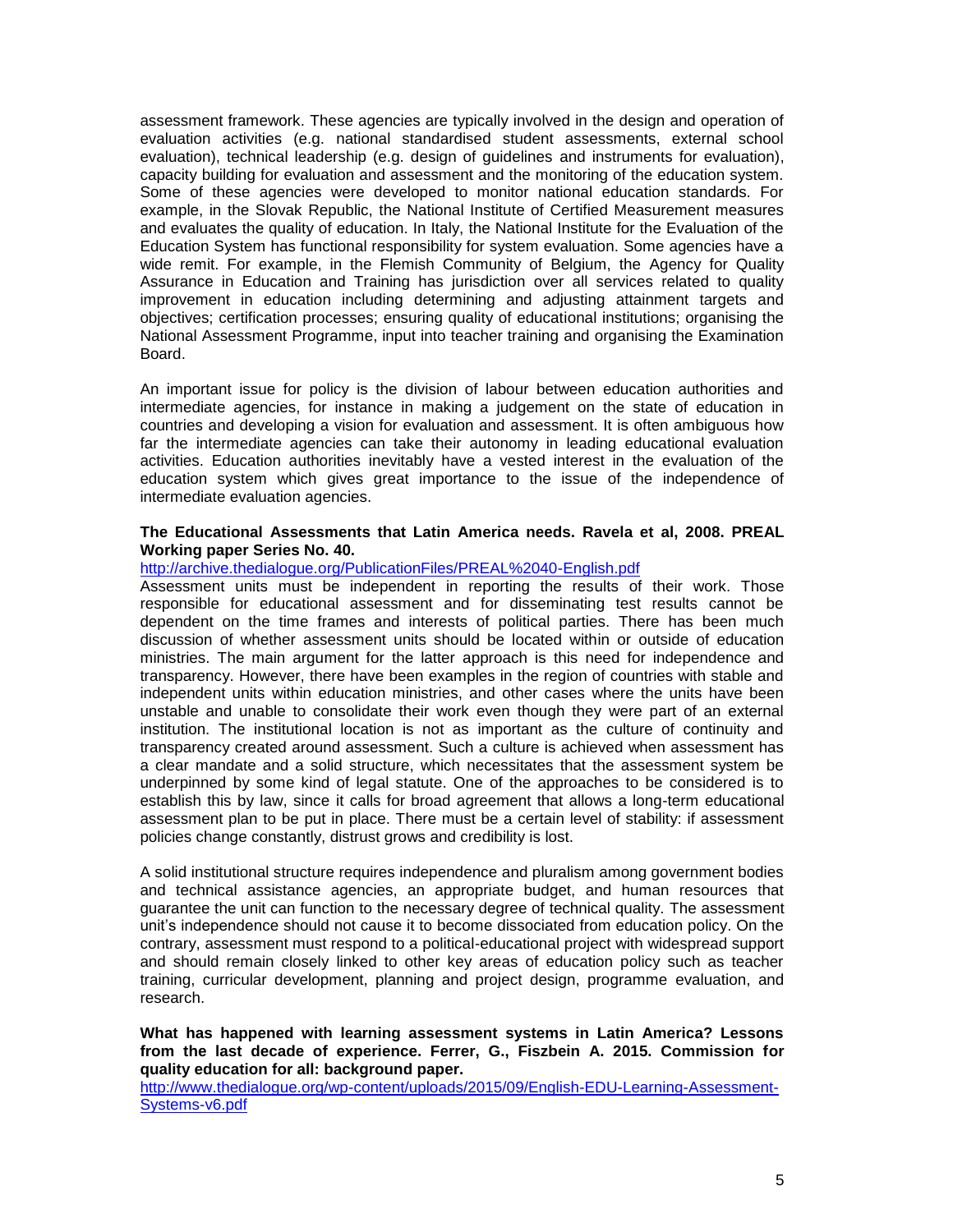This report provides a critical review of progress and lessons learned in developing learning assessment systems from 2005-2015 in five countries: Brazil, Columbia, Guatemala, Mexico and Peru. It is based on in-depth review of official materials and semi structured interviews with experts. In the five countries leadership and administrative responsibility for standardised assessment programmes rests with two major types of institutions: national institutes and assessment units in Ministries of Education.

A number of changes have occurred in national institutes, mainly in terms of new legal arrangements which give institutes more administrative autonomy. In all three cases, though, the head of these institutes is selected by the MOE and appointed by the national President (Colombia and Brazil) or by the Senate (Mexico). Units in Peru and Guatemala have continued to operate within the organisational structure of the ministries. There is still some debate as to whether these units should be turned into autonomous agencies outside the MOEs. However, the technical capacity and transparency they have demonstrated over the years have made the question of institutional change an issue of lesser priority than could have been expected a few years ago.

Even though institutes' autonomy is not questioned, there is a demand that their assessment work become more closely aligned with government educational policies, in particular those related to curriculum implementation and teacher professional development. However, despite having their own assessment units, MOEs also often struggle to manage an adequate internal flow of data to improve decision-making based on student learning results. Neither type of institutional configuration can guarantee *per se* an efficient use of the data for informed policymaking and educational improvement.

Independent institutes are able to make long-term decisions about assessment programmes (including population and content coverage, test administration cycles, etc.). MOEs' units find it much more difficult to maintain long term assessment plans and cycles due to frequent demands by political authorities, particularly when government changes occur.

In relation to these organisations' "sensitivity" to political interference in handling public data, namely assessment results, there has been no difference between countries with different institutional frameworks. Results are made public. From 2005 to the present, there have been no reports on attempts to censor data dissemination in any of these countries and therefore the autonomy or government-subordination factors have not been put to the test in this regard.

The choice between putting autonomous institutes in charge of evaluation or keeping those functions in specialised units within the MOE is less obvious than many people would have thought ten years ago. However, there is some suggestive evidence that institutes have some advantages vis-à-vis units arising from their higher level of autonomy. First, in places where bureaucratic bottlenecks (e.g. hiring rules) make it difficult to sustain the presence of highly qualified technical people within the Ministry, autonomy can help create better conditions to build capacity. Second, if sustained, autonomy can provide a higher level of protection from political pressures than those faced by units that report directly to political authorities in the MOE. However, legal autonomy does not guarantee political autonomy: political pressures can weaken the resolve of seemingly autonomous bodies. The lesson for countries that are considering the establishment of autonomous evaluation institutes is that they demand a strong legal framework—including the establishment of governance arrangements that ensure the proper technical oversight, dedicated funding, and the ability to make the necessary human resource decisions independently.

# **Curricular Reforms in Latin America with Special Emphasis on the Argentine Case. Gvirtz, S. 2012. Comparative Education, 38:4, 453-469.**

<http://www.tandfonline.com/doi/pdf/10.1080/0305006022000030711>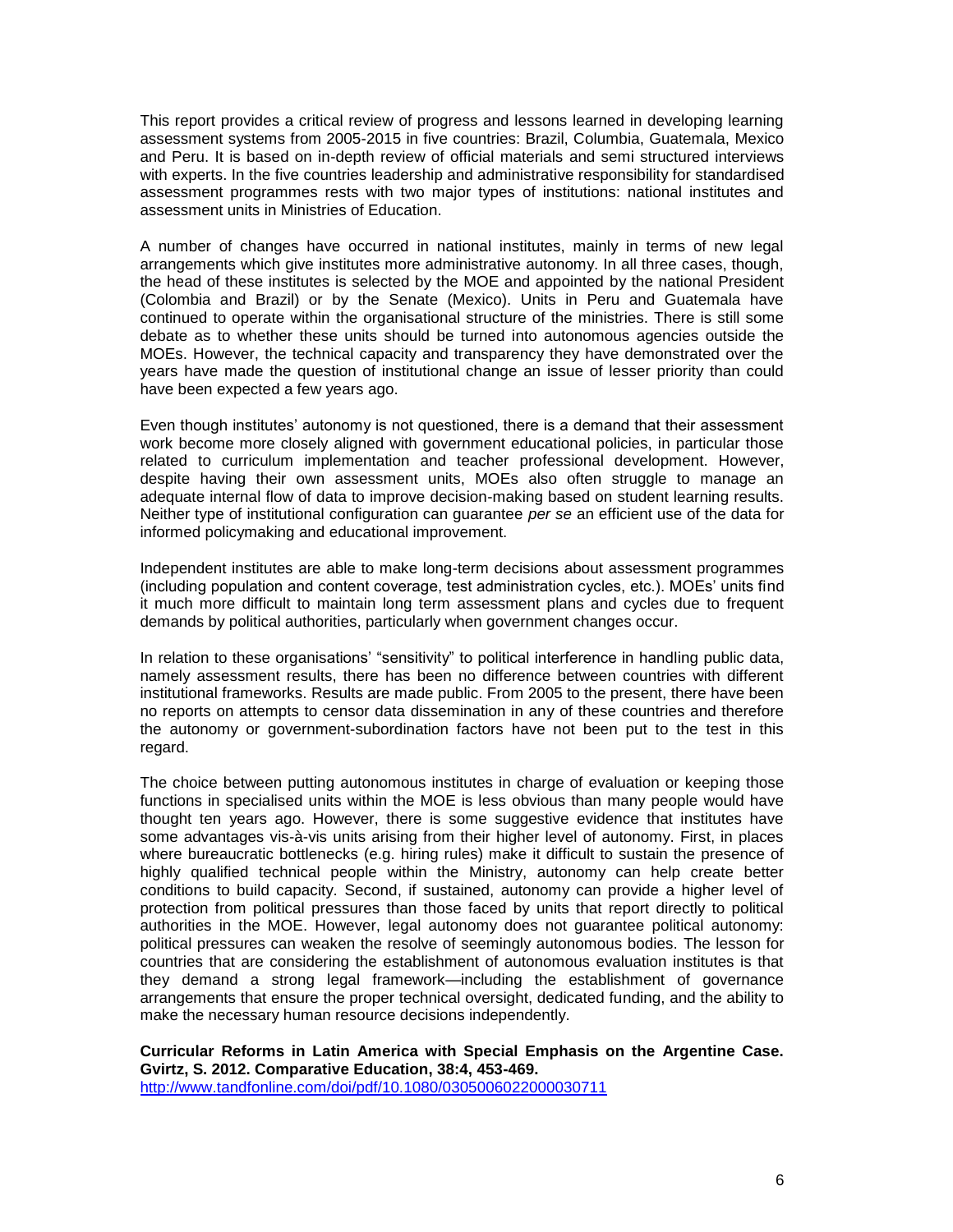According to Gvirtz, in Argentina, policies concerning the use of information obtained and the definition of instruments used for system assessment are constantly questioned by various sectors of society. Implementation of the evaluations has always been in the hands of the Ministry of Education of the Nation, disregarding the independence and competence with which evaluations are carried out. This has led to the persistence of vices inherent to a bureaucratic state administration: among others, not much guarantee of transparency and federal participation in the design.

#### **Kanjee A. and Acana S (2013) Developing the Enabling Context for Student Assessment in Uganda. SABER Student Assessment Working Paper No. 8. World Bank** [http://www-](http://www-wds.worldbank.org/external/default/WDSContentServer/WDSP/IB/2013/04/17/000445729_20130417143123/Rendered/PDF/767330WP0WP80READ00Box374386B00PUBLIC0.pdf)

[wds.worldbank.org/external/default/WDSContentServer/WDSP/IB/2013/04/17/000445729\\_20](http://www-wds.worldbank.org/external/default/WDSContentServer/WDSP/IB/2013/04/17/000445729_20130417143123/Rendered/PDF/767330WP0WP80READ00Box374386B00PUBLIC0.pdf) [130417143123/Rendered/PDF/767330WP0WP80READ00Box374386B00PUBLIC0.pdf](http://www-wds.worldbank.org/external/default/WDSContentServer/WDSP/IB/2013/04/17/000445729_20130417143123/Rendered/PDF/767330WP0WP80READ00Box374386B00PUBLIC0.pdf)

Uganda has been working to create a stronger, more sustainable student assessment system, that includes examinations for selection and certification; large-scale country level assessments and classroom assessments. This paper focuses on the enabling contextpolicies, institutions, human and fiscal resources- that have enabled Uganda to build its assessment system. The Uganda National Examination Board (UNEB) is classed as an autonomous institution. It has clear governance. The UNEB executive secretary is appointed by the president of Uganda. A governing board has members from the Ministry of Education's three technical directorates.

Elements that have helped Uganda to succeed include: clear policies mandating the assessment programmes; one institution providing leadership for all assessment activities and having a stable, well-qualified team of staff.

Lessons that can be learned from the case of UNEB include:

- Political stability and a strong commitment to education are key drivers for building a strong assessment system.
- Having a single institution to conduct all assessment activities can allow for clearer institutional structures and efficient coordination, development and implementation of assessment programmes.
- Competitive salaries are needed to attract and retain personnel and training needs to be provided for capacity building.

**3. Large scale, system level assessments**

**What matters most for student assessment systems: a framework paper. Clarke, M. 2012,SABER working paper series. Number 1.** 

[https://openknowledge.worldbank.org/bitstream/handle/10986/17471/682350WP00PUBL0W](https://openknowledge.worldbank.org/bitstream/handle/10986/17471/682350WP00PUBL0WP10READ0web04019012.pdf?sequence=1) [P10READ0web04019012.pdf?sequence=1](https://openknowledge.worldbank.org/bitstream/handle/10986/17471/682350WP00PUBL0WP10READ0web04019012.pdf?sequence=1)

Large-scale, system-level assessments are designed to provide information on system performance levels and related or contributing factors , typically in relation to an agreed-upon set of standards or learning goals, in order to inform education policy and practice. Examples include international assessments of student achievement levels, such as TIMSS, PIRLS, and PISA; regional assessments, such as PASEC in Francophone Africa, SACMEQ in Anglophone Africa, and LLECE in South America.

Regional assessment exercises, such as SACMEQ, PASEC, and LLECE, represent another form of collaboration toward creating an enabling context. The efficiencies of scale achieved by these collaborations make it more cost effective to develop higher-quality tests and to incorporate technological advances into the testing process.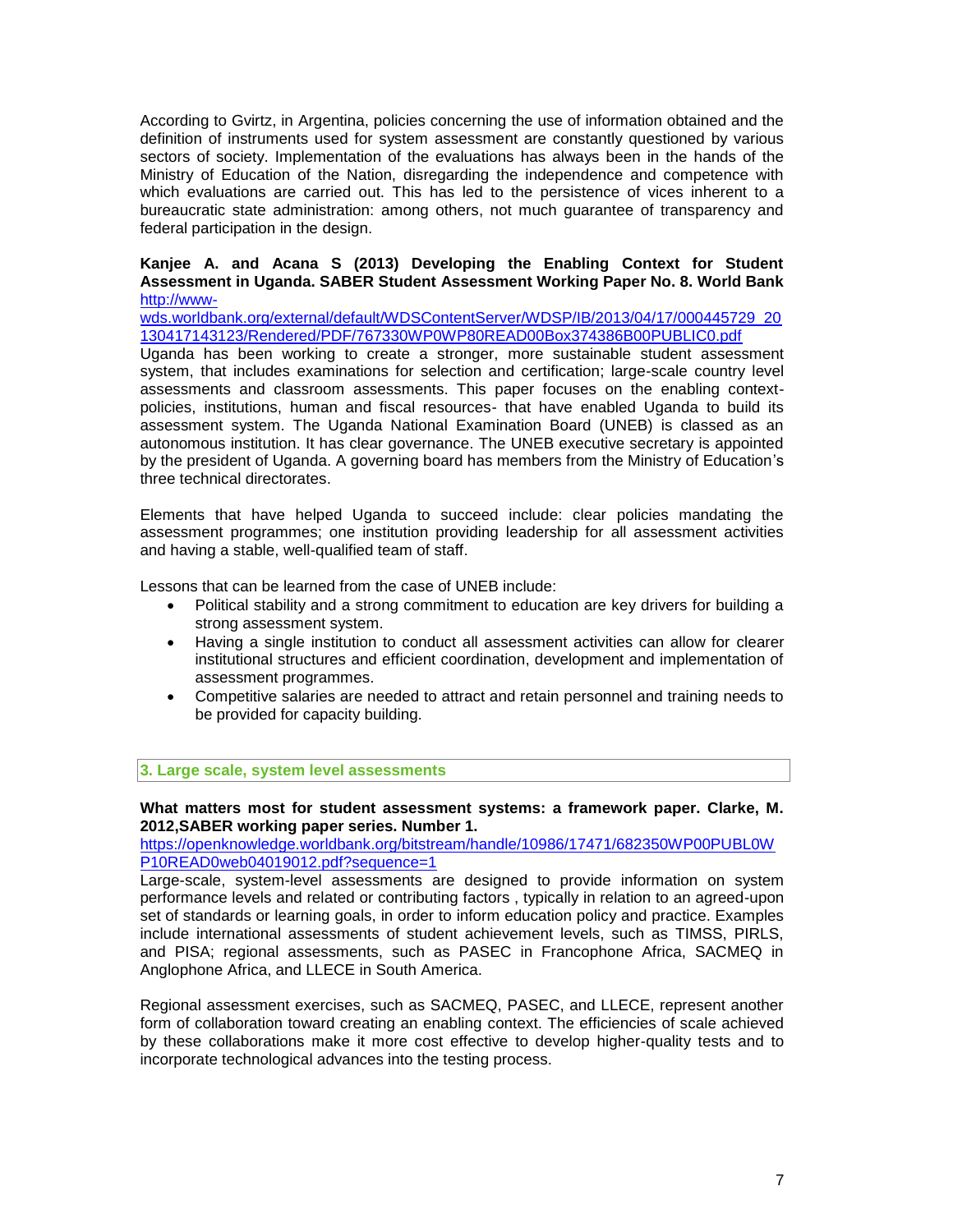#### **International assessments**

#### **Programme for International Student Assessment (PISA)**

#### <https://www.oecd.org/pisa/aboutpisa/>

The Programme for International Student Assessment (PISA) was developed by the OECD and is an international survey which aims to evaluate education systems worldwide by testing the skills and knowledge of 15-year-old students, focusing on reading, maths and science. Students representing more than 70 economies have participated in the assessment. PISA enables international comparisons of student performance; policies and practice.

PISA is developed and implemented under the responsibility of the Ministries of Education through PISA's decision-making body, the PISA Governing Board. The Board has representatives from all member countries. The Board determines the policy priorities for PISA and oversees adherence to these priorities during implementation. PISA has Subject Matter Expert Groups for its three key areas of testing – reading, mathematics and sciencewho design the theoretical framework for each survey. For each PISA survey, a consortium of international contractors (usually made up of testing and assessment agencies), chosen by the Board, are responsible for the design and implementation of the surveys.

## **PISA for Development**

## <https://www.oecd.org/pisa/aboutpisa/pisafordevelopment.htm>

PISA for Development aims to increase developing countries' use of PISA assessments for monitoring progress towards nationally-set targets for improvement, for the analysis of factors associated with student learning outcomes, particularly for poor and marginalised populations, for institutional capacity-building and for tracking international educational targets. It will do this using enhanced PISA survey instruments that are more relevant for the contexts found in developing countries but which produce scores that are on the same scales as the main PISA assessment. The pilot project will also develop an approach and methodology for including out of school children in the surveys.

## **Trends in International Mathematics and Science Study (TIMSS) and Progress in International Reading Literacy Study (PIRLS)**

## <http://timss.bc.edu/about.html>

TIMSS & PIRLS International Study Center conducts regular international comparative assessments of student achievement in mathematics and science (TIMSS) and in reading (PIRLS) in more than 60 countries. TIMSS and PIRLS are projects of the International Association for the Evaluation of Educational Achievement (IEA), an independent, international cooperative of national educational research institutions and governmental research agencies. TIMSS and PIRLS enable participating countries to make evidence-based decisions for improving educational policy. Some of the ways governments and ministries use TIMSS and PIRLS results include:

- Measuring the effectiveness of their educational systems in a global context
- Identifying gaps in learning resources and opportunities
- Pinpointing any areas of weakness and stimulating curriculum reform
- Measuring the impact of new educational initiatives
- Training researchers and teachers in assessment and evaluation

TIMSS and PIRLS also collect extensive data about the contextual factors that affect learning, including school resources, student attitudes, instructional practices, and support at home. This information can be examined in relation to achievement to explore factors that contribute to academic success.

## **Regional assessments**

**The Southern and Eastern Africa Consortium for Monitoring Educational Quality. 2015. Assessment GEMs no.8. ACER.**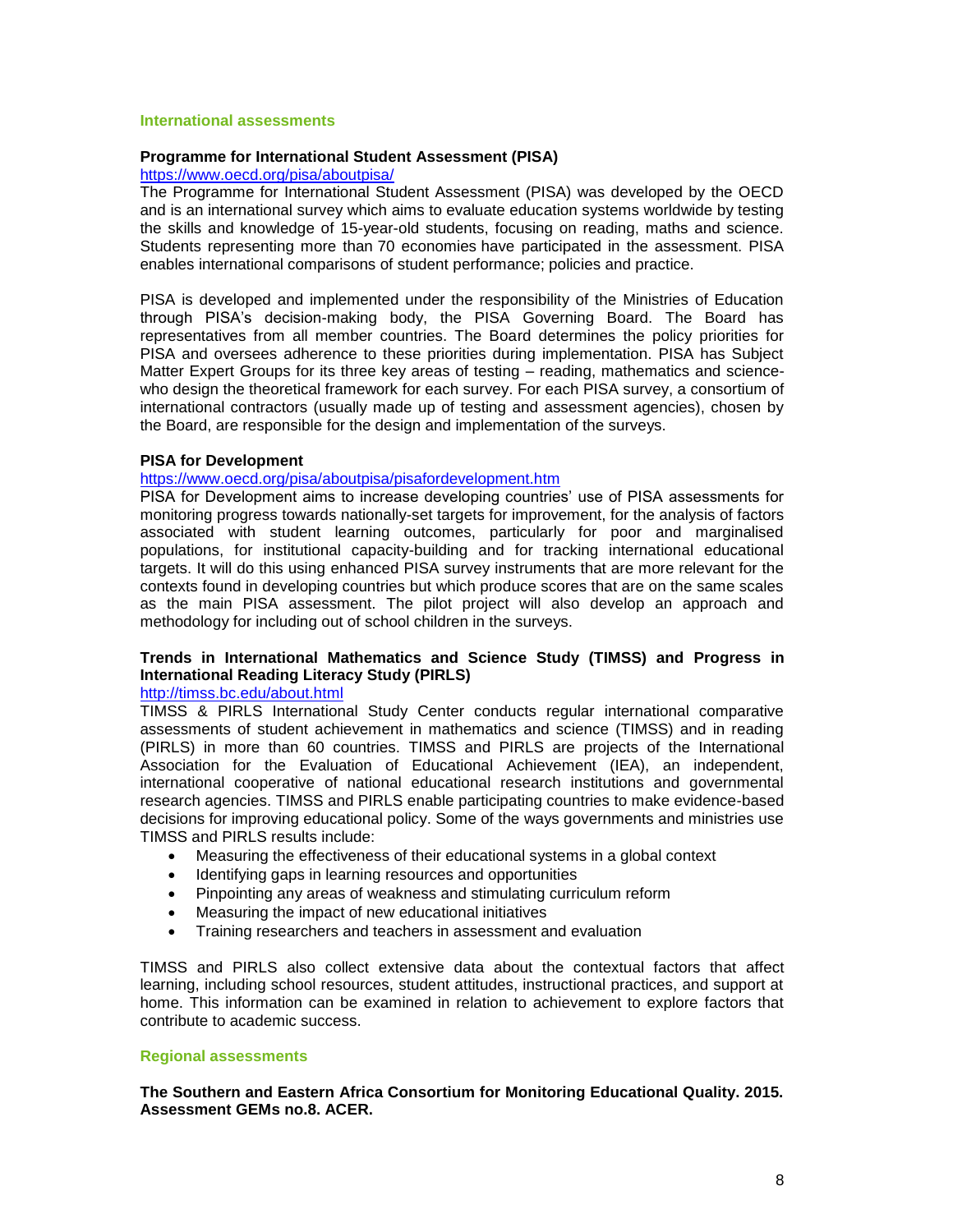#### <http://research.acer.edu.au/cgi/viewcontent.cgi?article=1007&context=assessgems>

The Southern and Eastern Africa Consortium for Monitoring Educational Quality (SACMEQ) carries out large-scale cross-national research studies in the Southern and Eastern Africa region. It aims to assess the conditions of schooling and performance levels of learners and teachers in the areas of literacy and numeracy. SACMEQ is an international nongovernmental organisation. The consortium is made up of 15 ministries of education who set SACMEQ's policies and programs with related operational activities being coordinated by the SACMEQ Coordinating Centre based within the IIEP, UNESCO. Within member countries, SACMEQ projects are implemented by National Research Coordinators, appointed by the ministers of education. Across the countries taking part in SACMEQ, there are examples of this assessment influencing policy. In Kenya, Zanzibar and Zambia, lower than expected results led to the formation of national policy reviews or presidential commissions. The findings of SACMEQ influenced the Kenyan Education Sector Support Programme, introduced in 2003. In particular, this programme allocated significant funding to the building of classrooms, providing instructional materials, and to developing non-formal education programmes for those dropping out of school. In Namibia, as a result of SACMEQ findings, a policy was developed to share good practice and resources between clusters of schools**.** 

## **The Latin-American Laboratory for Assessment of the Quality of Education: Measuring and comparing educational quality in Latin America. 2014.Assessment GEMs no.3. ACER.**

## <http://research.acer.edu.au/assessgems/3/>

The Laboratorio Latinoamericano de Evaluación de la Calidad de la Educación (Latin-American Laboratory for Assessment of the Quality of Education or LLECE) is the network of national systems for the assessment of education quality in Latin America, created in 1994, and coordinated by UNESCO's Regional Bureau for Education in Latin America and the Caribbean (OREALC).

LLECE assessments aim to provide information about the quality of education in the region and guide decision-making in public education policies. The implementation of LLECE assessments is agreed between a National Coordinators Council and UNESCO's Regional Office of Education for Latin America and the Caribbean. Together these two groups define and decide all aspects of the study including instrument design, administration and analysis. The UNESCO regional office is responsible for deciding on the more technical aspects of the implementation and analysis. Due to its regional nature, it is difficult to evaluate the impact that LLECE assessments have had in each participant country. LLECE reports always conclude with a chapter on recommendations for education policy development, however, no information is available about whether these recommendations have triggered changes in policy or practice. A study on this topic is envisaged in the LLECE Strategic Plan for 2015 to 2019.

#### **Donor-led assessments**

#### **The Early Grade Reading Assessment: Assessing children's acquisition of basic literacy skills in developing countries. 2014. Assessment GEMs no.2. ACER** <http://research.acer.edu.au/assessgems/2/>

The EGRA was developed to provide a battery of assessments of basic reading skills for developing countries to monitor the status of early reading in primary schools. The assessment tool was first implemented in The Gambia and Senegal in 2007. Since then, the reading assessment methodology has been adapted for use in more than 60 countries, in 100 languages.

#### **The impact of assessment results on education policy and practice in East Africa. Elks, P. 2016. HEART.**

[http://www.heart-resources.org/assignment/impact-assessment-results-education-policy](http://www.heart-resources.org/assignment/impact-assessment-results-education-policy-practice-east-africa/)[practice-east-africa/](http://www.heart-resources.org/assignment/impact-assessment-results-education-policy-practice-east-africa/)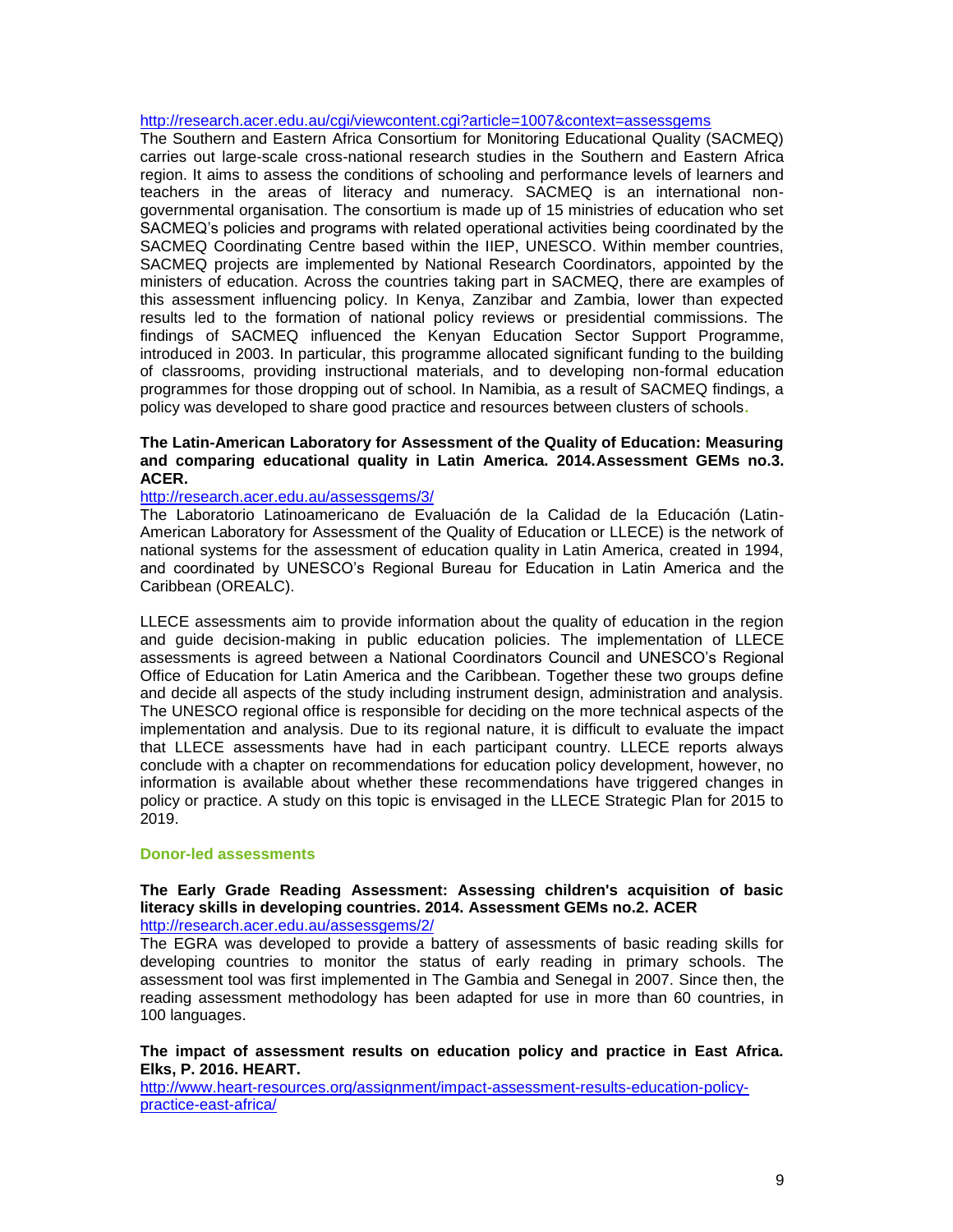The Early Grade Reading Assessment (EGRA) and the Early Grade Mathematics Assessment (EGMA) are examples of assessments that are widely used by donors. EGRA is the assessment most used by donors in Uganda, particularly in relation to tracking the USAID School Health and Reading Programme (SHRP), the Global Partnership for Education's School and Teacher Effectiveness Project, and DFID's Girls' Education Challenge, which also uses EGMA to track progress. Officials at the Ugandan Ministry of Education particularly cite EGRA data as having an impact in changing policy and early reading programmes are being scaled up rapidly. Other countries in which the EGRA assessments have led quickly towards successful use of donor funding to implement early reading interventions include Kenya, Liberia and South Africa.

#### **Citizen-led assessments**

#### **The impact of assessment results on education policy and practice in East Africa. Elks, P. 2016. HEART.**

[http://www.heart-resources.org/assignment/impact-assessment-results-education-policy](http://www.heart-resources.org/assignment/impact-assessment-results-education-policy-practice-east-africa/)[practice-east-africa/](http://www.heart-resources.org/assignment/impact-assessment-results-education-policy-practice-east-africa/)

UWEZO manages citizen-led assessments across Uganda, Tanzania and Kenya. UWEZO is a programme managed by the organisation Twaweza. The purpose of UWEZO is to measure actual levels of literacy and numeracy across Uganda, Kenya and Tanzania. UWEZO conducts an annual household assessment investigating whether children of different ages have secured the foundations of literacy and numeracy. UWEZO's effective dissemination activities through the media have widened the knowledge base about the low levels of learning. However, a recent review has shown that there is no systematic evidence of UWEZO making a direct impact on improving outcomes (Results for Development Institute, 2015).

#### **4. Political influence on curriculum**

#### **Curriculum Policy and the Politics of what should be learnt in schools. Levin, B. In: The Sage Handbook of Curriculum and Instruction. 2008. Sage: Thousand Oaks, CA.** [http://scholar.google.co.uk/scholar?q=related:f1v4DIsGBx4J:scholar.google.com/&hl=en&as\\_](http://scholar.google.co.uk/scholar?q=related:f1v4DIsGBx4J:scholar.google.com/&hl=en&as_sdt=0,5)  $sdt = 0.5$

Curriculum politics involve a wide range of participants. An important first question is where the authority over curriculum rests. Education governance typically involves some combination of national, local, and school participation; and in federal systems, education governance will have a fourth (and often primary) level at the state or province. The division of powers and responsibilities across these levels is quite variable from one country to another. In most jurisdictions, final authority over curriculum rests with national or subnational governments. In many federal systems it is provinces or states that control curriculum. In a few situations curriculum authority is largely located within individual schools.

The central role of governments inevitably brings into play a range of both political and bureaucratic elements. Although a cabinet usually has a single person charged with responsibility for education, many other political leaders may also have views; and if curriculum decisions go through a political vetting process, they may be subject to all sorts of political influences including preferences of individuals. An individual in a key position can either shape or hold up decisions if determined enough. For example, a powerful cabinet member or political advisor may be able to insist that a particular element be added to or dropped from a proposed curriculum.

A second important element of governance structure is the institutional role of elected lay persons as against civil servants or experts. Countries vary significantly in how much authority lay people have in shaping education policy—vehicles range from elected ministers to local school authorities to school councils or governing bodies involving parents and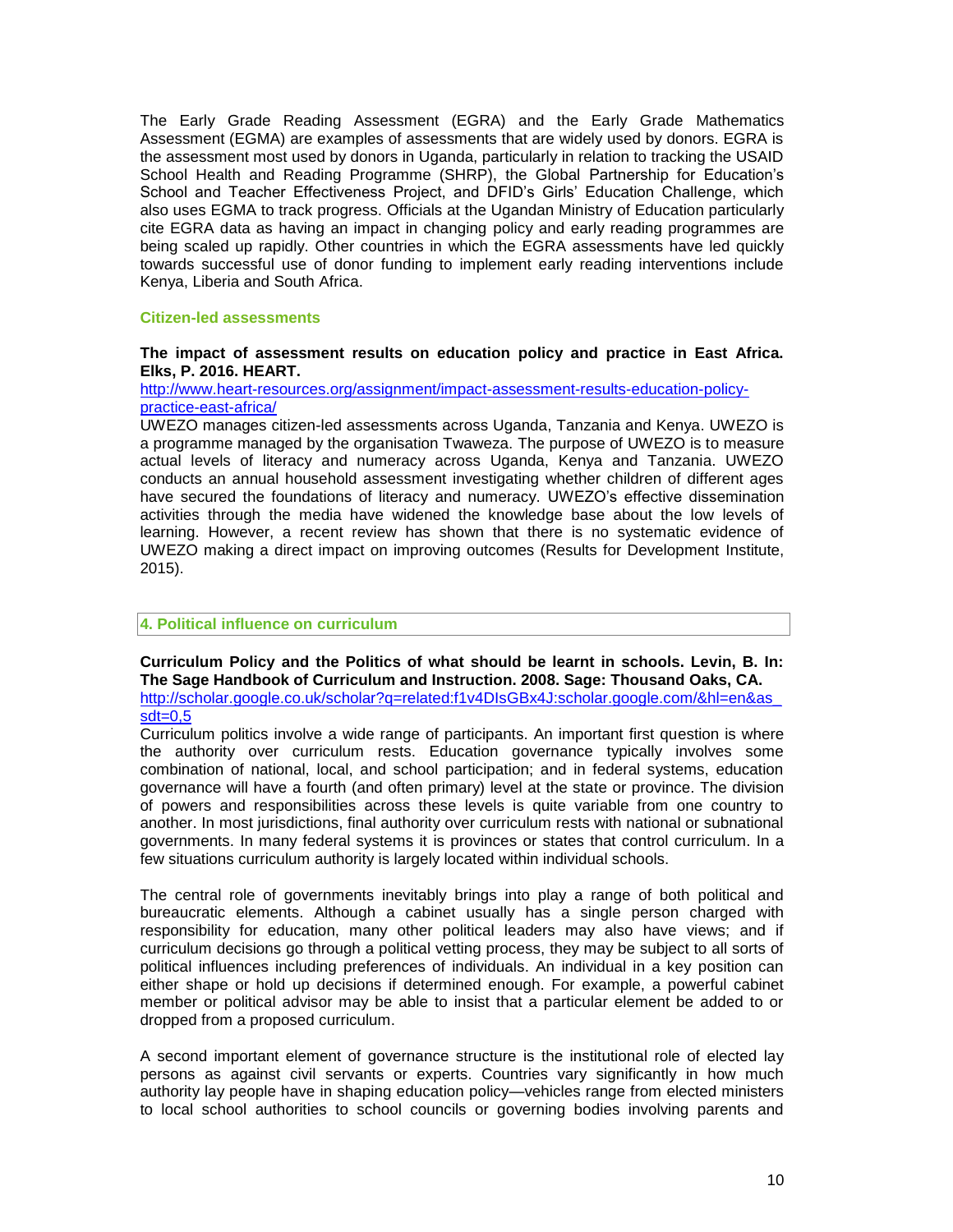others. Each of these forms will bring different dynamics to curriculum politics. Depending on national governance arrangements, schools or districts have varying degrees of control from almost none to quite substantial—over the formal curriculum.

The main education stakeholder groups—teachers, principals, senior administrators, and elected local authorities where they exist—are almost always involved in curriculum reviews and decisions. Subject matter experts from schools and universities typically play a central role in the curriculum formation and review process. Since schools are widely seen as playing a central role in the socialisation of children and young people, a wide range of interest groups may be involved in curriculum politics depending on the issue. For example, business groups often have strong views about various aspects of secondary curriculum. Various industries will try to promote subjects and programmes that support their labour market needs. Within government, other departments may put pressure on the education ministry for their favourite causes—such as innovation units promoting the use of technology or culture ministries promoting the arts.

In the wider society, many groups want the curriculum to reflect particular issues and perspectives—for example, the desire to include the language, history, and literature of various minorities and indigenous peoples or the ongoing debate about the role of the arts, or views on the place of foreign languages, or education for entrepreneurship, or the pressure to embody religious views in school curricula.

Governments are moving away in many areas of policy development from reliance on experts in favour of greater involvement of average citizens. In curriculum policy this trend can be seen in the increasing degree of non-expert participation. Curriculum review parties are now more likely to include parents or students or non-educators such as business representatives.

Jurisdictions normally have well-developed formal processes for creating and revising curricula. Typically these processes involve bringing together groups of experts and sector representatives to draft the elements of a new or revised curriculum. The processes are often organized and to some degree directed by government officials from ministries of education.

## **Curriculum as political text: the case of Cyprus (1935**‐**90), Koutselini**‐**Ioannidou. M. 1997. History of Education, 26:4, 395-407,**

## <http://dx.doi.org/10.1080/0046760970260404>

This paper examines how the national problem of Cyprus, and its development during various periods of its history, affected educational policy and consequently the secondary school curricula. The view that the curriculum can be seen as a political document which reflects the struggles of opposing groups to have their interests, values, histories and politics dominate the school curriculum fully applies in the case of Cyprus. From such a perspective, changes to the secondary education curriculum from 1935-90 can be readily understood within the context of political changes in Cyprus.

Three periods of curriculum changes corresponding to major political events have been identified. During the period of colonial rule (1935-60) the opposing groups were the colonial government and the Greek Board of Education in Cyprus (which represented the interests of the Greek Orthodox Church and the Greek government). Tradition was the prime source of authority. During the period of Independence (1960-74), the debate over the secondary school curriculum was between the Ministries of Finance and Labour and the Ministry of Education. The demand for reduction of course offerings in ancient Greek was based on pragmatic, labour related demands, which advocated increased technical and vocational education offerings and generally reduced offerings of humanistic or subjects deemed 'useless'. Enosis (union with Greece) supporters regarded any reduction in ancient Greek courses as a hidden plot against the national cause. The period from 1974 to 1990 saw focus shift to an independent educational policy and the internationalisation of education. The conflicting groups were the various political parties, each of which wanted the curriculum to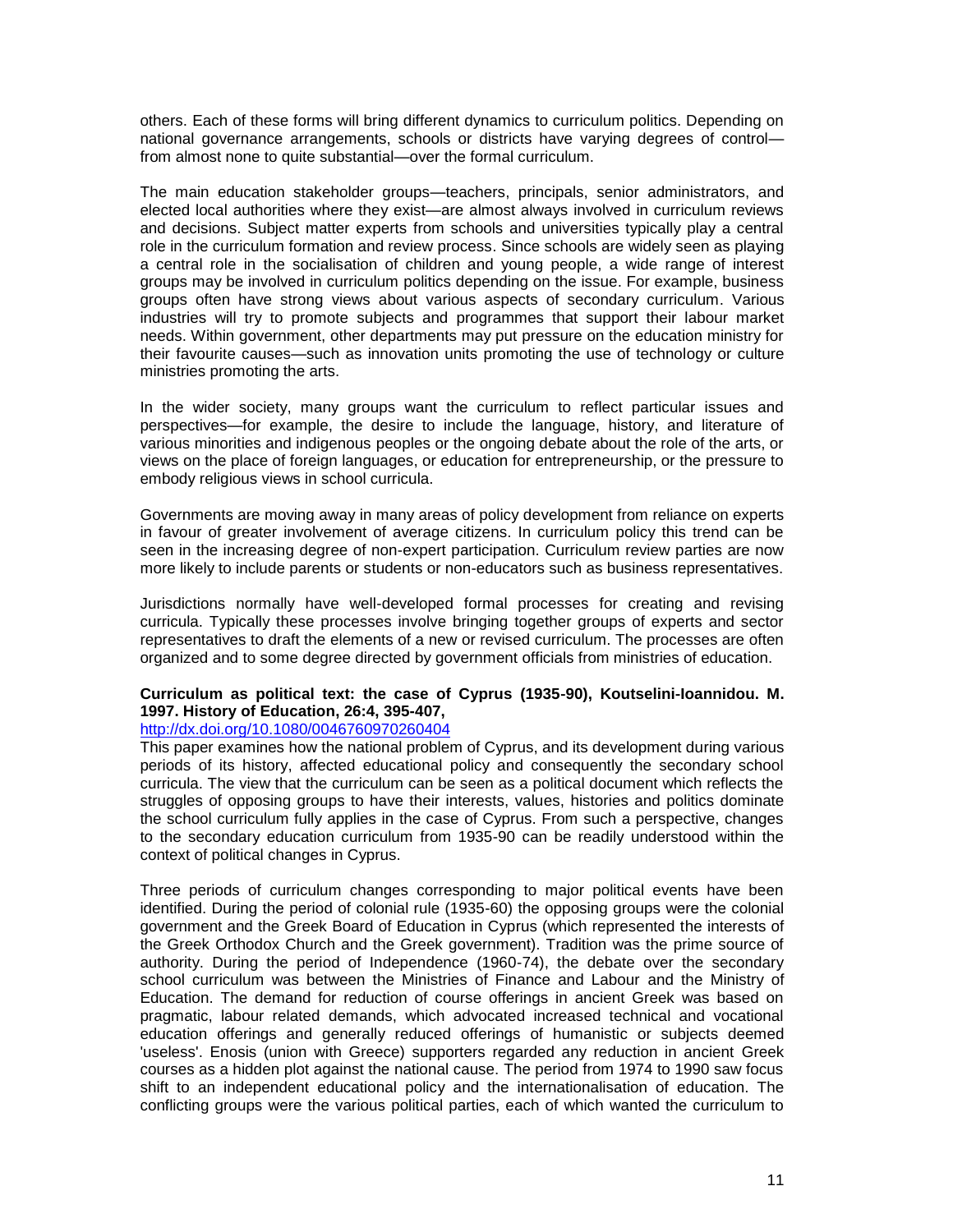reflect their political philosophy. The differentiation in the core curriculum from period to period, and the replacement or introduction of new subjects, resulted primarily from ideological and political influences. However, the almost unchanged character of the secondary education curriculum attests to the powerful dominance of one group and ideology.

#### **From Policy to Practice: Curriculum reform in South African education. Cross M., Mungadi R. and Rouhani S. 2002. Comparative Education, 38:2, 171-187,** <http://www.tandfonline.com/doi/pdf/10.1080/03050060220140566>

Since the end of the apartheid era, the South African government has placed emphasis on the introduction of policies and mechanisms aimed at redressing the legacy of a racially and ethnically fragmented, dysfunctional and unequal education system. Within the schooling system, the most significant of these developments was a radical departure from apartheid education through an outcomes-based curriculum reform, known as Curriculum 2005, 1996 saw the Department of Education issuing syllabi purged of the most gross and evident apartheid, racial and ethnic stereotypes. In 1997,Curriculum 2005 was launched, which marked a dramatic departure from the apartheid curriculum and also represented a paradigm shift from content-based teaching and learning to an outcomes based one. It also marks a departure from 'fundamental pedagogics' (a racially-based prescribed set of learning objectives) to progressive pedagogy and learner-centred teaching and learning strategies.

Curriculum 2005 tried to do the following: (i) align school work with workplace, social and political goals; (ii) emphasise experiential and cooperative learning; (iii) pursue the value of diversity in the areas of race, gender and culture; (iii) develop citizens who are imaginative and critical problem-solvers.

A critique of Curriculum 2005 is that in its development, political imperatives were given primacy over policy imperatives. There is concern with the degree of state interventionism in the curriculum process. For the critics, Curriculum 2005 represents an example of a bureaucratic-driven process of curriculum reform, which has too much alignment to socioeconomic concerns at the expense of knowledge and pedagogical concerns. Very often in educational reforms political concerns are made to prevail over educational and pedagogical concerns in order to mediate conflicting interests in the political domain.

## **5. Decentralisation and school autonomy**

## **Deng Z (2010), Curriculum Planning and Systems Change. In: Penelope Peterson, Eva Baker, Barry McGaw, (Editors), International Encyclopedia of Education. volume 1, pp. 384-389. Oxford: Elsevier.**

Curriculum planning operates across three subsystems: institutional, programmatic and classroom. Institutional curriculum planning frames what should go on in a school or school system in terms of broad goals and general approaches to education. It serves as a means of drawing attention to educational ideals and expectations shared within a society and putting forward the forms and procedures of schooling as responses to those ideals and expectations. Such curriculum links what is taught in schools to the social and cultural systems beyond schooling, and is always under pressure for change. Institutional curriculum planning is always a national or regional political undertaking. It usually involves soliciting opinions and suggestions from various representative groups – including policy advisory bodies, employment agencies, educational specialists, heads of schools, and various civic and special interest groups.

Programmatic curriculum planning translates the expectations and ideals embedded in the institutional curriculum into operational frameworks for schools, thereby bridging the gap between the abstract institutional curriculum and the (enacted) classroom curriculum The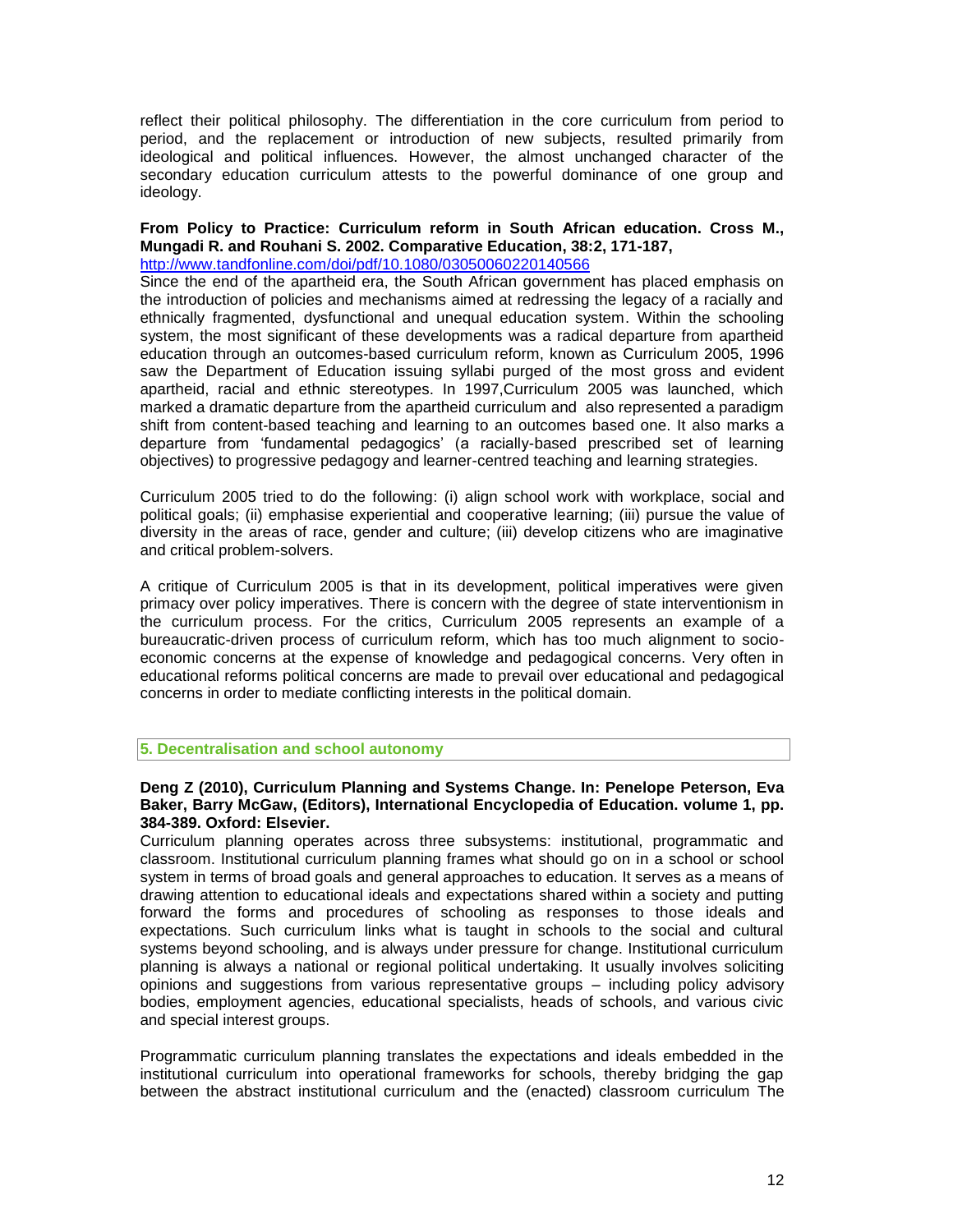classroom curriculum involves transforming the institutional and programmatic curriculum embodied in curriculum documents and materials into educative experiences for students.

A top-down model of curriculum planning has been widely used in countries with a centralised education system. The central government initiates curricular change by putting forward new curricular visions and goals. These visions and goals are then translated into programmatic or curricular frameworks that specify course structure, content standards, pedagogy, and assessment. The national education body implements a series of initiatives such as textbook revision, assessment modification, teacher preparation, and professional development restructuring. Such a centrally driven model places a high emphasis on institutional and programmatic curriculum planning for change. This model, however, rarely works well at the school or classroom level. New curricular visions and frameworks often do not get implemented or are not implemented in the way they were intended due to reasons including issues with communication, interpretation or disagreement at local level.

Bottom up approaches can be over influenced by personal and local interests and creative excessive demands on teachers. Approaches need to combine all three subsystems, acknowledging, on the one hand, the key role of classroom teachers as curricular change agents and, on the other hand, the need for institutional and programmatic curriculum planning in guiding, supporting, and enabling curricular change at the classroom level.

# **Stabback, P. 2014.** *Training Tools for Curriculum Development. Development and application of curriculum frameworks.* **Geneva: UNESCO-IBE.**

[http://www.ibe.unesco.org/fileadmin/user\\_upload/COPs/Pages\\_documents/Resource\\_Packs/](http://www.ibe.unesco.org/fileadmin/user_upload/COPs/Pages_documents/Resource_Packs/TTCD/TTCDhome.html) [TTCD/TTCDhome.html](http://www.ibe.unesco.org/fileadmin/user_upload/COPs/Pages_documents/Resource_Packs/TTCD/TTCDhome.html)

The decentralisation of curriculum development allows local authorities and schools to develop their own curriculum. A range of technical, educational and political rationales are often advanced to justify the need for decentralisation. These include managerial efficiency, enhanced quality and the relevance of curriculum content to local cultural and economic realities, as well as the increased legitimacy of curricula through greater stakeholder participation in policy design.

This approach also has risks, particularly with respect to the degree to which:

- The quality of curriculum can be guaranteed;
- The risk of fragmentation can be reduced; and
- National goals and priorities can be pursued in a consistent way.

In some cases, this trend has led to significant modifications in the organisational structure of ministries of education. For example, decentralisation may imply the devolution of administrative functions from central to regional, provincial or local levels. However, the nation-state retains a degree of control, fostering equity as differences implemented at the local levels can potentially result in greater inequality between regions.

A strong central government remains important, particularly for the development of national curriculum frameworks, quality assurance standards, school-effectiveness indicators, and assessment and evaluation systems to ensure quality. These overlapping frameworks provide broad parameters within which educational processes and products may be moulded to meet local needs and secure the support and participation of civil society, including parents and local communities.

In Israel, schools have significant autonomy in developing and formalising an educational approach, and formulating a school-based curriculum by adapting teaching and learning methods to local conditions. Greater school autonomy has had a positive impact on teachers' motivation and sense of commitment and on schools' achievement orientation, but only four per cent of the variance in the effectiveness between autonomous and less autonomous schools can be explained by school-based management.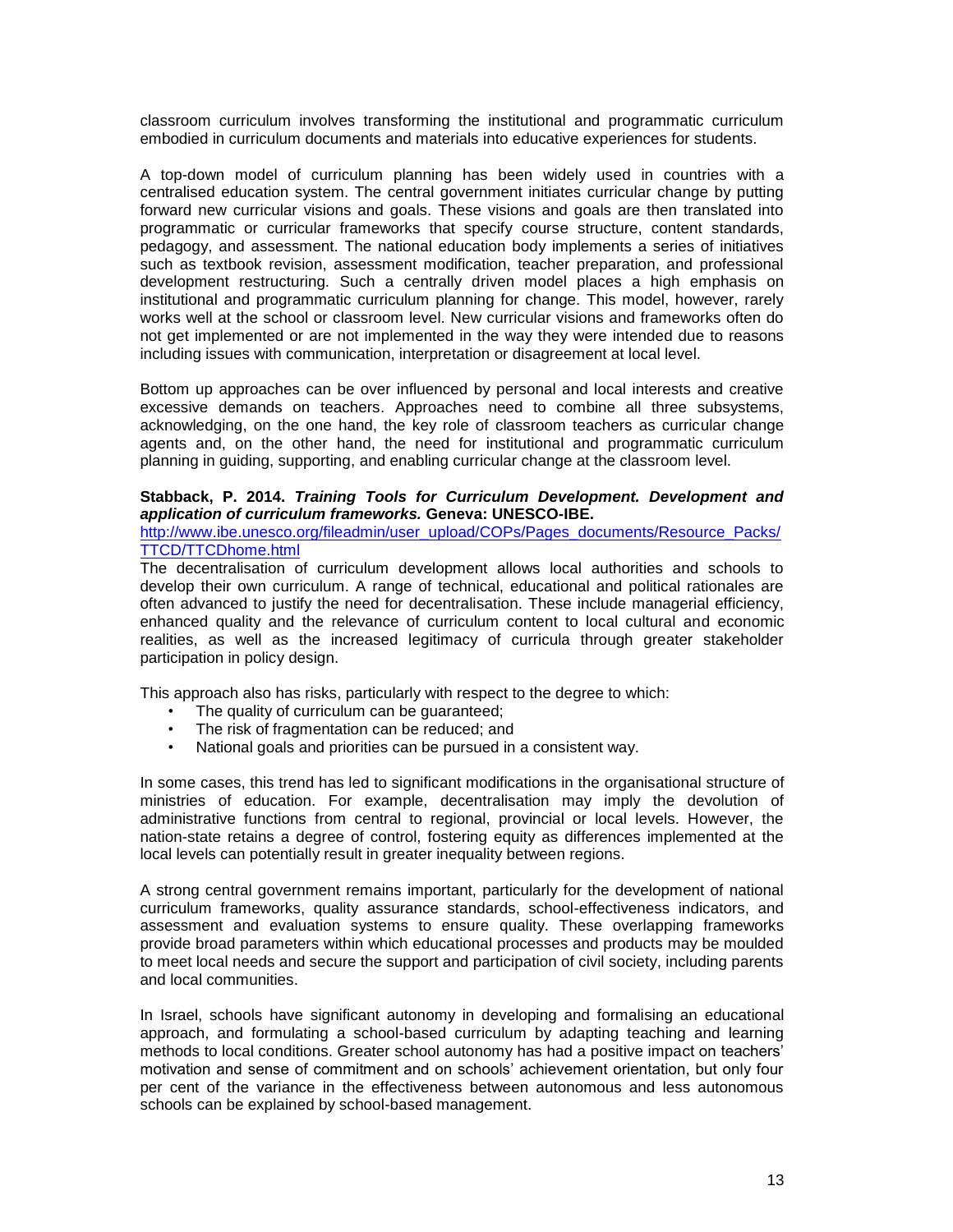**The curriculum in debates and in educational reforms to 2030: For a curriculum agenda of the twenty-first century. IBE Working Papers on Curriculum Issues No.15 Amadio, M, Opertti R, Tedesco J. UNESCO International Bureau of Education. 2015.** 

[http://www.ibe.unesco.org/sites/default/files/resources/wpci-15-](http://www.ibe.unesco.org/sites/default/files/resources/wpci-15-curragenda_21stcentury_eng.pdf)

[curragenda\\_21stcentury\\_eng.pdf](http://www.ibe.unesco.org/sites/default/files/resources/wpci-15-curragenda_21stcentury_eng.pdf)

Curriculum frameworks constitute a form of preparing and reflecting political and social agreements regarding educational aims that result in a range of requirements and regulations guiding the implementation and evaluation of the curriculum at local and school levels. Curriculum framework does not mean a uniform curriculum but a consistent and sequenced range of guidelines and criteria at national level that authorise and support the design of appropriate and adapted educational provision, besides facilitating the development of the school curriculum connected with local realities. There is debate concerning how prescriptive the centrally designed curriculum should be and how much leeway should be left to teachers to adapt the curriculum for classroom use.

#### **Synergies for Better Learning: An international perspective on evaluation and assessment. OECD Reviews of Evaluation and Assessment in Education. 2013.DOI:**[10.1787/9789264190658-en.](http://dx.doi.org/10.1787/9789264190658-en)

[http://www.keepeek.com/Digital-Asset-Management/oecd/education/synergies-for-better](http://www.keepeek.com/Digital-Asset-Management/oecd/education/synergies-for-better-learning-an-international-perspective-on-evaluation-and-assessment_9789264190658-en#page70)[learning-an-international-perspective-on-evaluation-and-assessment\\_9789264190658](http://www.keepeek.com/Digital-Asset-Management/oecd/education/synergies-for-better-learning-an-international-perspective-on-evaluation-and-assessment_9789264190658-en#page70) [en#page70](http://www.keepeek.com/Digital-Asset-Management/oecd/education/synergies-for-better-learning-an-international-perspective-on-evaluation-and-assessment_9789264190658-en#page70)

There is considerable variation among OECD countries in the extent to which governance and implementation of evaluation and assessment are devolved to local level. Devolution of these responsibilities to local level can result in a diversity of approaches to evaluation and assessment which allows for local innovation. Autonomy at local level can generate trust, commitment and professionalism. However, there may be concerns about inconsistency of practices, lack of systematic application of national directions and lack of capacity or commitment to developing quality frameworks at local level. The instruments used for quality assurance may be very diverse and not documented at national level. There may be few mechanisms for sharing good practice across the system.

The challenge is to develop a national strategy for each evaluation and assessment component which builds on best practice and allows flexibility of approach at local level within agreed parameters.

## **PISA in focus 9: School autonomy and accountability: are they related to student performance?**

[http://www.oecd-](http://www.oecd-ilibrary.org/docserver/download/5k9h362kcx9w.pdf?expires=1467201067&id=id&accname=guest&checksum=88A99B0884F97A2316E11CF9D5CC2418)

[ilibrary.org/docserver/download/5k9h362kcx9w.pdf?expires=1467201067&id=id&accname=g](http://www.oecd-ilibrary.org/docserver/download/5k9h362kcx9w.pdf?expires=1467201067&id=id&accname=guest&checksum=88A99B0884F97A2316E11CF9D5CC2418) [uest&checksum=88A99B0884F97A2316E11CF9D5CC2418](http://www.oecd-ilibrary.org/docserver/download/5k9h362kcx9w.pdf?expires=1467201067&id=id&accname=guest&checksum=88A99B0884F97A2316E11CF9D5CC2418)

PISA 2009 asked school principals to report whether "principals", "teachers", a "school governing board", a "regional or local education authority", or a "national education authority" has considerable responsibility for: establishing student assessment policies; choosing which textbooks are used; determining course content; and deciding which courses are offered. The ratio of the number of these four activities for which "principals" and/or "teachers" have responsibility to the number of these activities for which a "regional or local education authority" and/or a "national education authority" has responsibility was computed.

Japan, Korea, New Zealand and the partner economy Hong Kong-China grant relatively greater autonomy to schools in determining curricula and assessment practices. In these countries, over 80% of students attend schools that have considerable responsibility for establishing student assessment policies, choosing which textbooks are used, and deciding which courses are offered. At the country level, the greater the number of schools that have the responsibility to define and elaborate their curricula and assessments, the better the performance of the entire school system, even after accounting for national income. School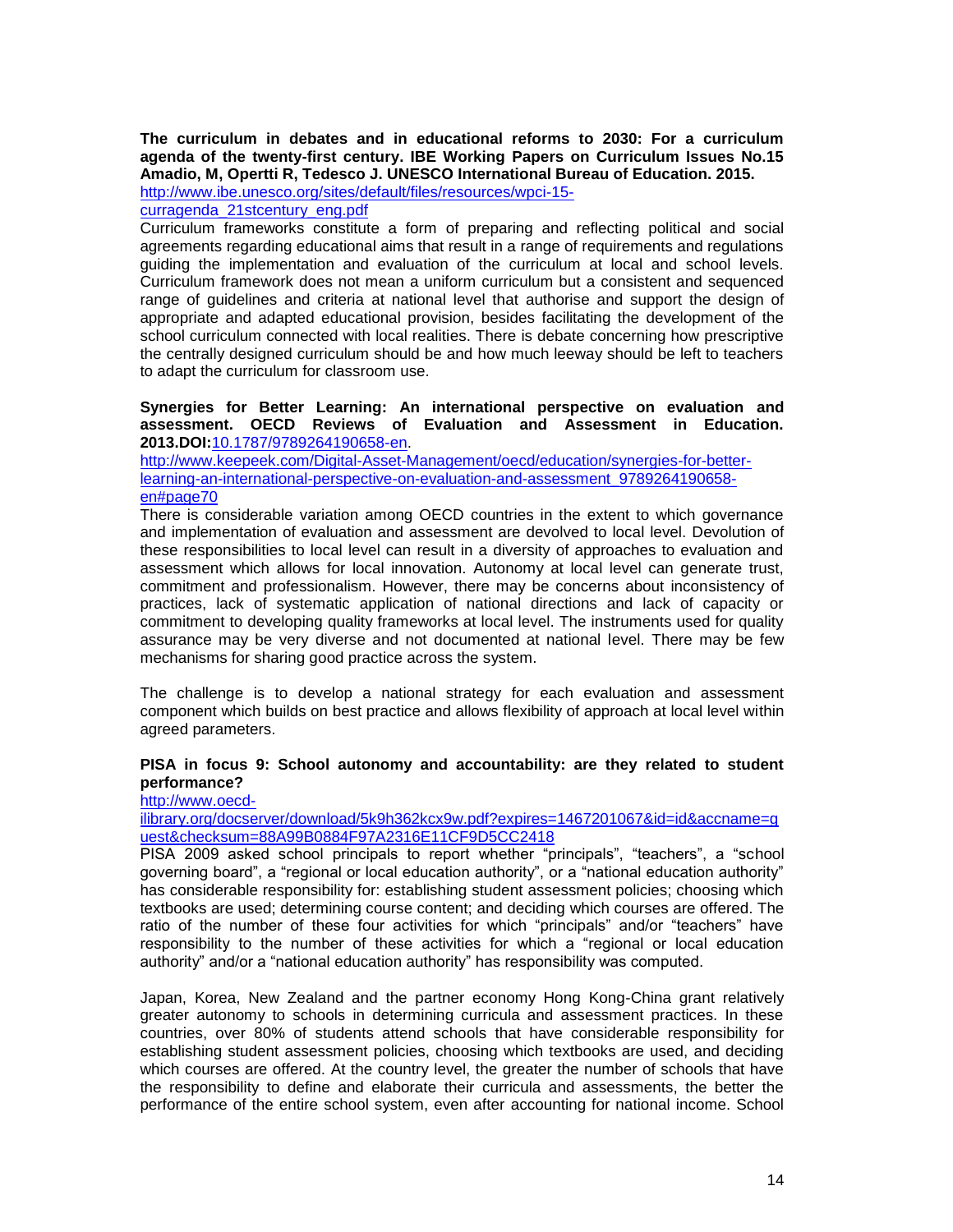systems that grant schools greater discretion in deciding student-assessment policies, the courses offered, the content of those courses, and the textbooks used are also those systems that show higher reading scores overall.

# **Does School Autonomy make sense everywhere? Panel estimates from PISA. Hanushek, E. Link, S. Woessmann, L. 2011. NBER Working Paper 17591.**

<http://www.nber.org/papers/w17591.pdf>

At low levels of economic development, increased school autonomy hurts student outcomes, in particular in decision-making areas related to academic content. By contrast, in highincome countries, increased autonomy over academic content exerts positive effects on student achievement. A country near Argentina's level of development that increased its academic-content autonomy over time would expect to see a significant and substantial drop in achievement. In such a country, going from no autonomy to full autonomy over academic content would reduce math achievement by 0.34 standard deviations according to this model. Moreover, the significant positive interaction indicates that the autonomy effect is significantly negative for all low- and middle-income countries in our sample. By contrast, the effect of academic-content autonomy turns significantly positive in most of the high-income countries. For the richest country in the sample (Luxembourg at \$46,457 GDP per capita in 2000), the positive effect of academic-content autonomy is as large as 0.79 standard deviations. This pattern holds separately for all three categories of autonomy – course offerings, course content, and textbooks.

#### **6. Additional information**

#### **Author**

This query response was prepared by Imogen Featherstone, Nuffield Centre for International Health and Development, University of Leeds.

#### **Contributors**

Marguerite Clarke, World Bank Ariel Fiszbein, Inter-American Dialogue. Jacqui Mattingly, Education Development Trust Ruth Naylor, Education Development Trust

**About Helpdesk reports:** The HEART Helpdesk is funded by the DFID Human Development Group. Helpdesk reports are based on 3 days of desk-based research per query and are designed to provide a brief overview of the key issues, and a summary of some of the best literature available. Experts may be contacted during the course of the research, and those able to provide input within the short time-frame are acknowledged.

For any further request or enquiry, contact [info@heart-resources.org](mailto:info@heart-resources.org)

HEART Helpdesk reports are published online at [www.heart-resources.org](http://www.heart-resources.org/)

#### **Disclaimer**

*The Health & Education Advice & Resource Team (HEART) provides technical assistance and knowledge services to the British Government's Department for International Development (DFID) and its partners in support of pro-poor programmes in education, health and nutrition. The HEART services are provided by a consortium of leading organisations in international development, health and education: Oxford Policy Management, CfBT, FHI360, HERA, the Institute of Development Studies, IPACT, the Liverpool School of Tropical Medicine and the Nuffield Centre for International Health and Development at the University of Leeds. HEART cannot be held responsible for errors or*